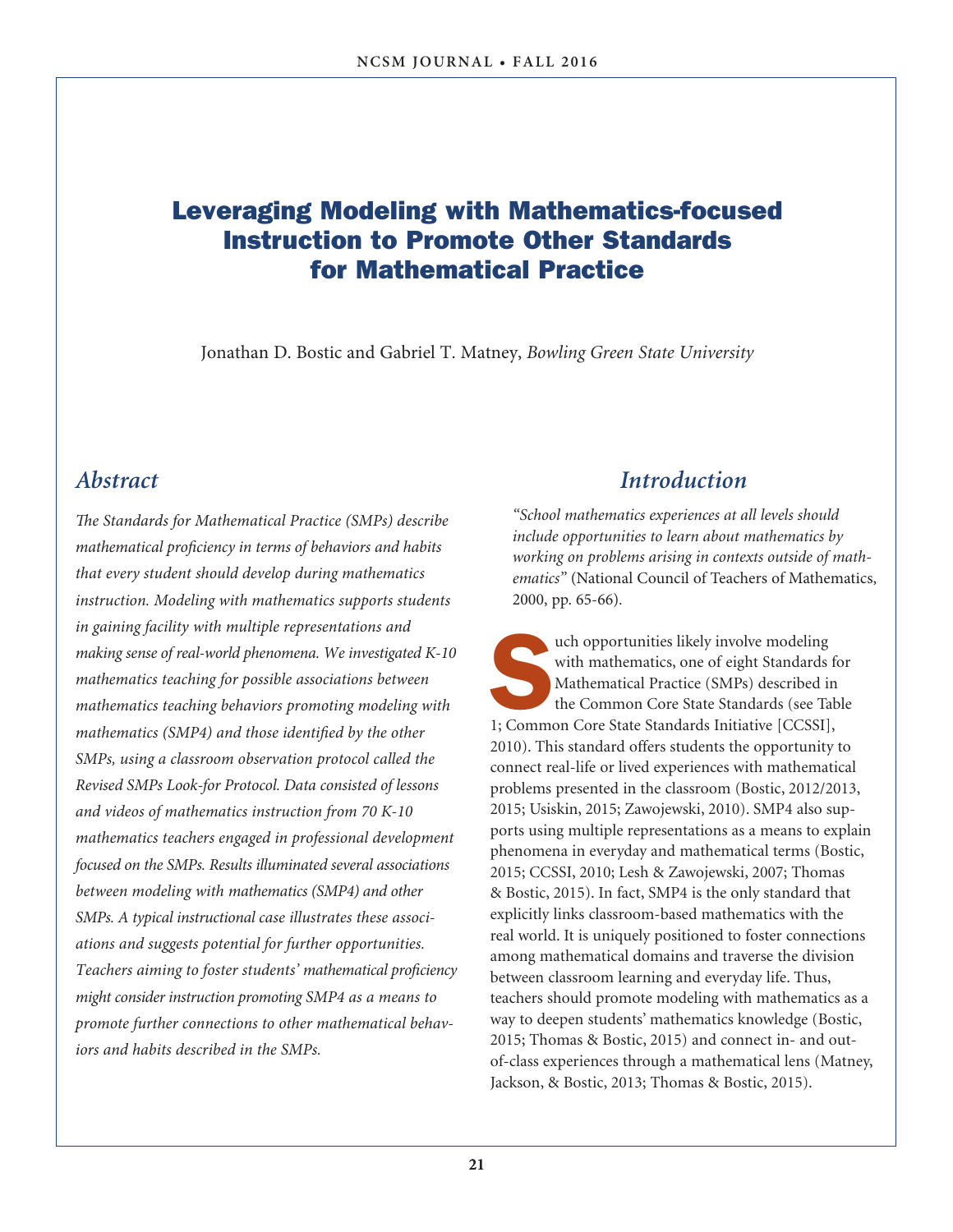*Table 1: Standards for Mathematical Practice* 

| <b>Standard for</b><br><b>Mathematical</b><br><b>Practice #</b> | <b>Title</b>                                                        |
|-----------------------------------------------------------------|---------------------------------------------------------------------|
| $\mathbf{1}$                                                    | Make sense of problems and persevere<br>in solving them.            |
| $\mathcal{P}$                                                   | Reason abstractly and quantitatively.                               |
| 3                                                               | Construct viable arguments and critique<br>the reasoning of others. |
| 4                                                               | Model with mathematics.                                             |
| 5                                                               | Use appropriate tools strategically.                                |
| 6                                                               | Attend to precision.                                                |
| 7                                                               | Look for and make use of structure.                                 |
| 8                                                               | Look for regularity in repeated reasoning.                          |

Note: Discussion about a specific SMP is denoted as SMP# within the manuscript.

There are instructional connections across the SMPs (Fennell, Kobett, & Wray, 2013; Kanold & Larson, 2012; Koestler, Felton, Bieda, & Otten, 2013). Some have argued that SMP1 and SMP6 are a connecting thread across the other SMPs (Fennell et al., 2013; Kanold & Larson, 2012). Engaging students in SMP1or SMP6 might be associated with fostering other SMP-like behaviors but there is no research-based evidence supporting that this will happen (Koestler et al., 2013). Conversely, SMP4 has unique features that may correlate with other SMP-like behaviors. That is, SMP4 might be a trigger mechanism that activates engagement in other SMPs because of its unique features, which include: a focus on a mathematical model; interactions between mathematical and nonmathematical (i.e., situational) referents; problems stemming from the real-world, particularly issues found in students' communities or the workplace; re-usability of mathematical models in other situations; and ideas communicated through oral and written language that make sense to the reader and problem solver (Bostic, 2015; Bostic, Matney, & Sondergeld, 2016; Floro & Bostic, in press; Thomas & Bostic, 2015). We conjectured that tasks promoting these features of SMP4 might associate with behaviors and habits found in the other seven SMPs. For instance, SMP4-focused instruction tends to foster opportunities for students to look for some underlying mathematical structure within a problem (Bleiler, Baxter, Stephens, & Barlow, 2015; Floro & Bostic, in press; Usiskin, 2015).

There is some evidence that promoting SMP4 supports other mathematical behaviors like those described in the SMPs (Floro & Bostic, in press; Thomas & Bostic, 2015); however, these studies and others often draw upon small samples (e.g., one or two teachers). There is little, if any, research-based evidence drawn from a larger sample of teachers' classroom practices exploring what SMP-related behaviors are also fostered when teachers promote SMP4 during classroom instruction.

The purpose of this study was to explore those correlational associations between SMP4 and other mathematical behaviors and habits described in the SMPs. We hypothesized that promoting SMP4 offers fruitful potential for encouraging other mathematical behaviors and habits described by the SMPs. Quantitative results and a classroom example are shared as an illustration to inform K-10 teachers' instructional practices as well as the decisions of mathematics teacher educators and professional developers. We used a mixed-methods approach to investigate possible connections between SMP4 and other SMPs and contextualize the correlations by giving instances from one teacher's classroom practice.

## *Context for Exploring K-10 Mathematics Instruction*

### Context and Participants

One hundred thirty-eight teachers located in a Midwest state volunteered to participate in one of two professional development (PD) projects. Projects met in separate locations due to geographic constraints. One project included K-5 mathematics teachers while the other was composed of grades 6-10 teachers. A shared goal of the yearlong PD projects was to foster teachers' understanding of the SMPs, particularly SMP4. An evaluation component within the projects included collecting and examining teachers' written lessons and instruction developed after experiencing the PD. Teachers were told to submit two lessons and video of them teaching one of those lessons. Instruction did not necessarily need to focus on promoting SMP4. In total, 70 grades K-10 teachers intended to promote students' mathematics proficiency through engagement in SMP4 during their videotaped lesson. Thus, these 70 teachers were a purposefully selected sample from a greater sample of PD participants. Our sample consisted of 29 grades K-3 teachers (early childhood), 35 grades 4-8 teachers (middle grades), and 6 grades 9-10 teachers. There were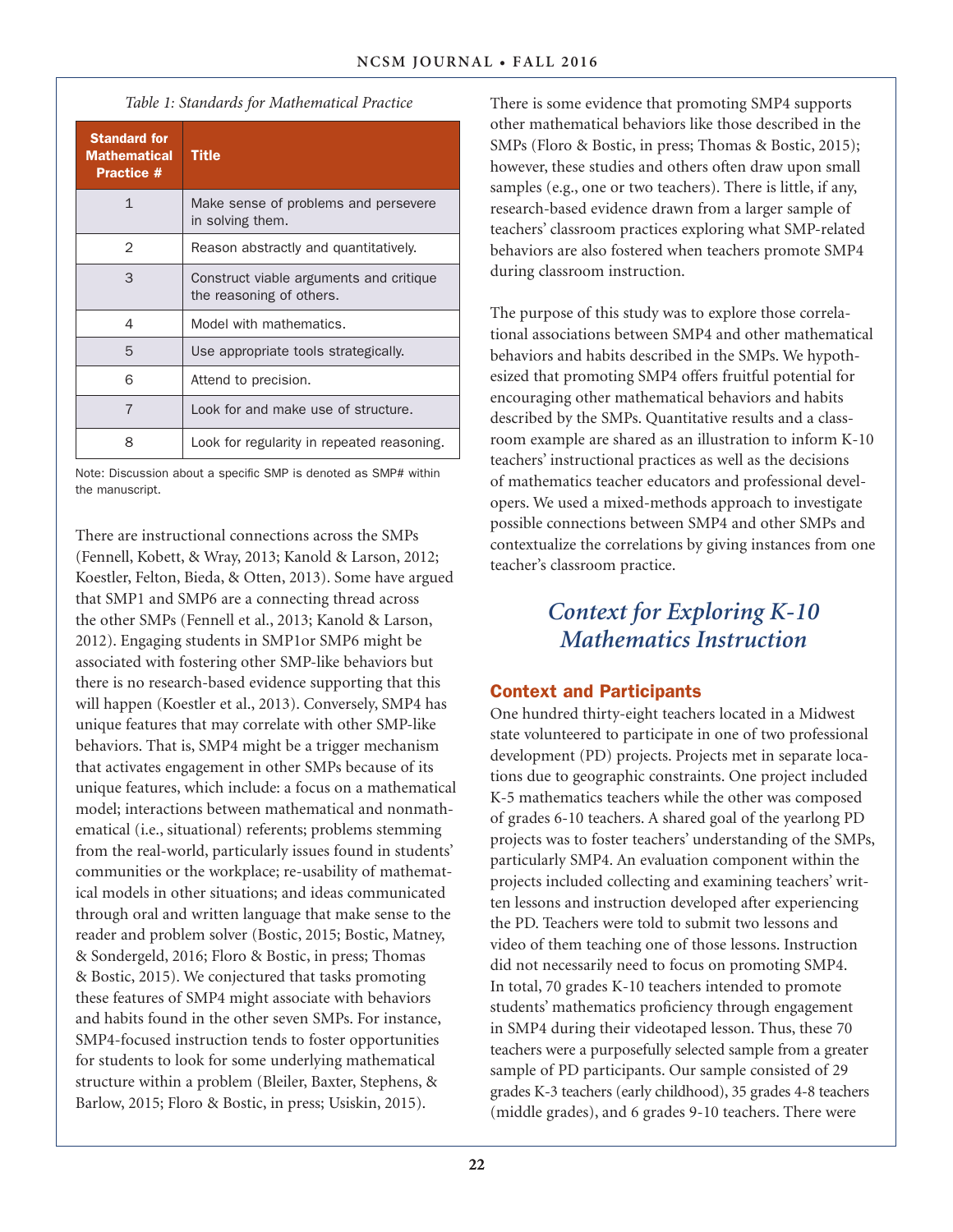16 male and 54 female teachers. On average, teachers had 13 years of teaching experience.

### Instrument

Recent work by Fennell and colleagues (2013) led to a look-for protocol used by teachers, teacher educators, and mathematics supervisors. This protocol allows an observer to *look for* observable mathematics teaching behaviors that are related to the SMPs. This observation tool, used over 1,000 times in several districts, allows supervisors and teacher educators to create evidence-based records of teachers' instruction (Fennell et al., 2013). Our team revised the Fennell et al. (2013) protocol to create the *Revised SMPs Look-for Protocol* (Bostic et al., 2016). Those interested in a discussion of these revisions and the validation of the Protocol should reference Bostic et al. (2016). The revisions allow for a greater number of teacher-initiated moves to count as evidence related to an indicator. Appendix A shows the *Revised SMPs Look-for Protocol*, which includes descriptions for mathematics teaching behaviors related to the SMPs. For instance, one addition found in the revision was the phrase "and/or strategies" for indicator 1b. Content experts (i.e., mathematics teachers, supervisors, curriculum coordinators, mathematicians, and mathematics teacher educators) reviewed the *Revised SMPs Look-for Protocol* and expressed that it appropriately captured possible teacher moves indicative of promoting the SMPs.

## Data Analysis

We analyzed our quantitative data in three phases. The first phase involved becoming familiar with the instruction. We read each lesson then watched the accompanying video in its entirety. The second phase was coding teachers' instruction seen in the videos using the *Revised SMPs Look-for Protocol*. A lesson received a score for each SMP based on the total number of indicators observed during the video. A score expressed the number of indicators per SMP. Thus, every lesson had eight values, one for each SMP. For example, a score of two for SMP4 meant that two indicators for SMP4 were observed on at least one occasion. Numerous instances of the same indicator for a SMP were coded the same as a single instance of an indicator for a SMP (i.e., 1). Teachers did not have the *Revised SMPs Look-for Protocol* prior to submitting their lessons and videos. Inter-rater agreement was high across coders (93%), which exceeded the minimum threshold (90%) needed to conduct quantitative analysis (James, Demaree, & Wolf, 1993). The third and final phase of our quantitative data analysis was conducting correlational

analysis using these scores. Correlations such as Pearson's *r* are a measure of the strength of association between two variables (Shavelson, 1996). Statistically significant correlations for these data indicated that there was a genuine relationship between two SMPs, and there was a less than 5% likelihood that this correlation might happen by chance. All statistically significant correlations were interpreted using Cohen's (1998) guidelines: [0.01, 0.2] were considered weakly correlated, [0.21, 0.4] were moderately correlated, and [0.41,1] were strongly correlated.

We employed qualitative methods using inductive analysis (Hatch, 2002) to give meaning to the correlations. We selected Mrs. Gaston (pseudonym) from the sample of 70 teachers because her case was typical of the sample. Her case reified the numerous ways SMP4 and other SMPs appeared to be connected during classroom instruction. Inductive analysis allowed us to express salient connections that gave meaning to the quantitative results (Glaser & Strauss, 1967/2012; Hatch, 2002). Our approach to inductive analysis started with re-watching her video and reviewing her lesson. Step two was to make memos consisting of initial ideas stemming from the video and reflecting on observed indicators. Step three was to reflect on those memos and indicators as a way to synthesize them into key impressions. Step four was to search for evidence within her case to support our key impressions. Step five was to search the data for counter evidence within her case. Impressions with a paucity of counter evidence and a large set of evidence were retained. The sixth and final step was crafting clearly written impressions (themes) to share broadly that illuminate the connections between SMP4 and the other SMPs.

## *Results*

In this section, we present descriptive statistics and correlations between teachers' promotion of SMP4 and other SMPs and then share a characterization of these correlations with descriptions from Mrs. Gaston's classroom instruction.

## Descriptive Statistics

Means and standard deviations for teachers' promotion of the SMPs indicate that on average, teachers promoted numerous SMPs (see Table 2 on pg. 24). The most commonly seen SMPs were SMP3 and SMP5 whereas the least frequently observed SMPs were SMP7 and SMP8. These descriptive statistics demonstrate a picture of teachers'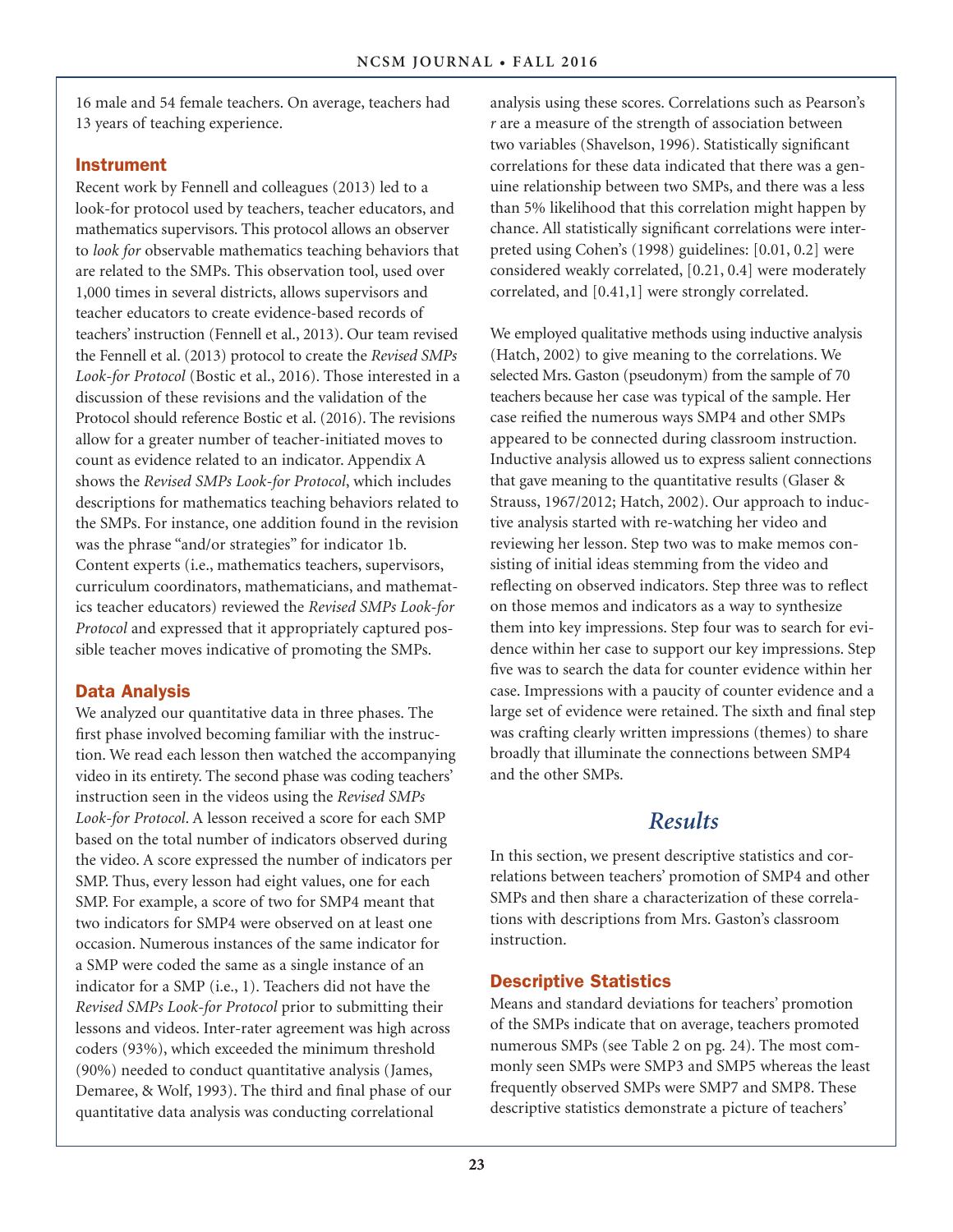|           | <b>SMP1</b> | SMP <sub>2</sub> | SMP3 | SMP4 | SMP <sub>5</sub> | SMP <sub>6</sub> | SMP7 | SMP8 |
|-----------|-------------|------------------|------|------|------------------|------------------|------|------|
| Mean      | 1.21        | 1.05             | 1.44 | 1.93 | 1.46             | 0.8              | 0.47 | 0.56 |
| <b>SD</b> | 0.97        | 0.86             | 1.03 | 0.8  | 0.83             | 0.66             | 0.69 | 0.67 |

*Table 2: Descriptive Statistics for Teachers' Promotion of the SMPs during Instruction*

instruction that included numerous features of SMPfocused instruction.

### **Correlations**

Results illuminated that teachers who promoted SMP4 tended to also foster other SMPs (see Table 3). First, there were several moderate correlations. SMP4 was moderately correlated with SMP1, SMP6, and SMP8. Moderate correlations suggested a greater positive relationship between SMP4 and other SMPs compared to weak correlations. Second, there was a weak correlation between SMP4 and SMP2 and SMP7. Weak correlations indicated some (i.e., more than none) relationship between SMP4 and another SMP. Finally, there was no statistically significant correlation between SMP4 and SMP5.

students on the memorization of known mathematical definitions, tricks, and processes to solve well-defined textbook and test-based problems. Mrs. Gaston's instruction seen on the video was fairly typical within the set of teachers' instruction we viewed. We purposefully selected her case (i.e., observed indicators) to share because her case was typical across the sample. Mrs. Gaston selected a ratio task that involved creating a drink mixture made from lemon concentrate and water. During the development of this lesson, Mrs. Gaston indicated that she wanted to encourage students' thinking about the situational and mathematical contexts within the topic of ratios. We describe her instruction, highlighting instances of when and how she promoted SMPs.

*Table 3: Results from Correlational Analysis of K-10 Teachers' Instruction*

| <b>Modeling SMP</b> | All other Standards for Mathematical Practice |                  |                  |      |                  |                  |        |      |
|---------------------|-----------------------------------------------|------------------|------------------|------|------------------|------------------|--------|------|
|                     | SMP <sub>1</sub>                              | SMP <sub>2</sub> | SMP <sub>3</sub> | SMP4 | SMP <sub>5</sub> | SMP <sub>6</sub> | SMP7   | SMP8 |
| SMP4                | $.27*$                                        | $.18*$           | $.23*$           | .14  | $.22*$           | $.19*$           | $.29*$ | 0.56 |

*\* p < .05* 

Note: SMP4 was correlated with six of the remaining seven SMPs. All correlations are Pearson *r* values.

In sum, there was a good chance that teachers in this sample who promoted SMP4 were associated with fostering mathematical behaviors and habits found in at least one and possibly up to six additional SMPs. A challenge of interpreting these correlations was expressing what this looks or sounds like in the activities of a mathematics classroom. To address that challenge, we used inductive analysis to draw out some instances that illustrated how one teacher enacted SMP4-focused instruction and encouraged promotion of other SMP-related indicators.

## A Case of Classroom Instruction: Mrs. Gaston

Mrs. Gaston was a seventh-grade teacher who had taught for 18 years in a small Midwestern school district. She described her previous instruction as lecture based, focusing **Nurturing classroom norms.** Mrs. Gaston provided a learning space for her students to apply what they knew, comfortably make assumptions, identify important quantities, and map relationships using pictures, symbols, graphs, tables, and physical tools (SMP4) by nurturing classroom norms. Mrs. Gaston promoted students' involvement in SMP4 and used it as a lever to engage her students in SMP5. She reminded students of their usual classroom norms supporting SMP4.

You are going to use pictures, props, tables, symbols, numbers, manipulatives and oh we're going to talk about it. You are not going to give up. If you find a way [to model and solve the task], guess what, I'm going to tell you, find another way.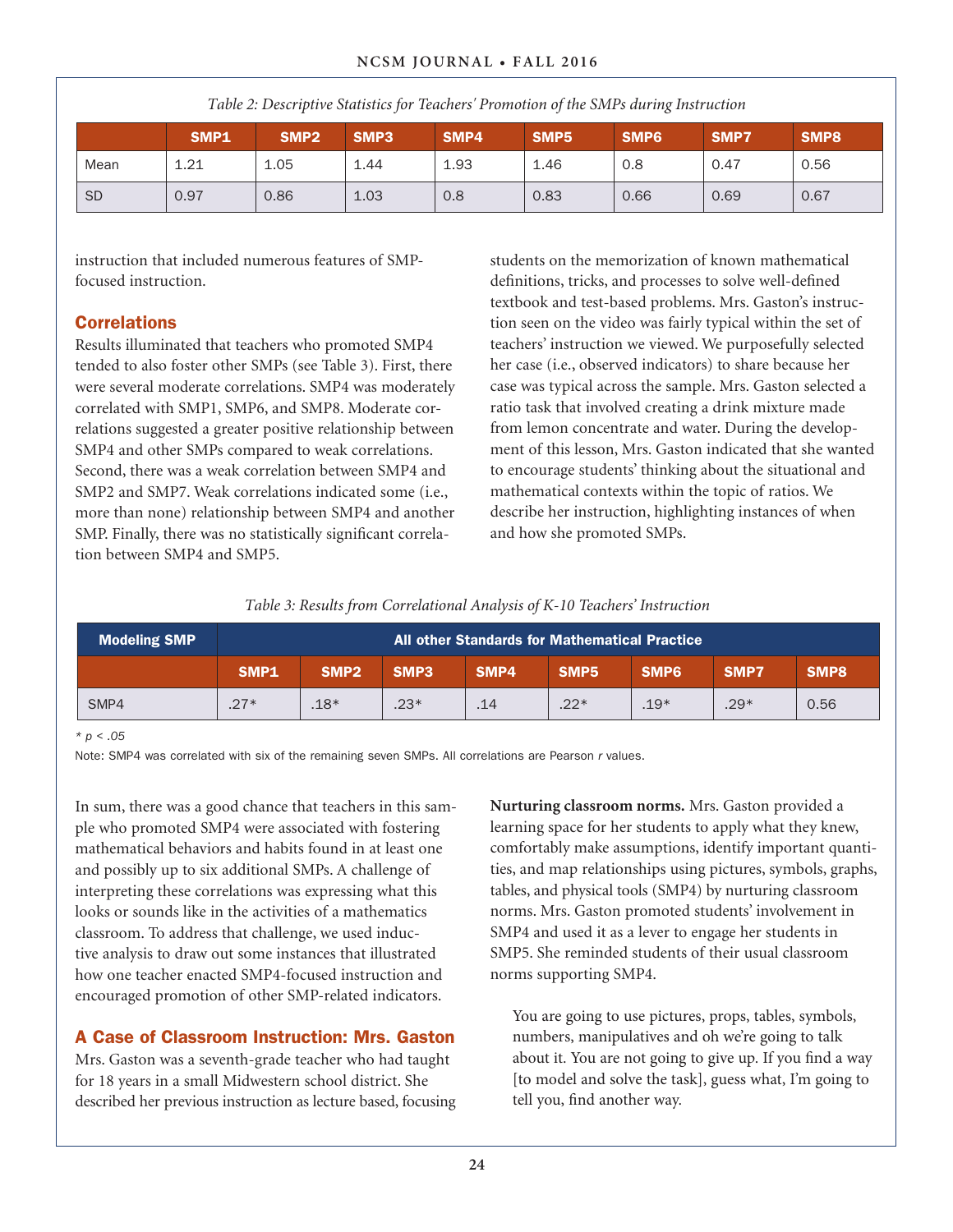Mrs. Gaston provided several tools students might use and she wanted them to strategically use whatever they needed to make sense of the problem. Thus, students considered the available tools, including representations, and selected them according to their own strategic competence (SMP5). In seeking to establish a learning environment conducive for SMP4, Mrs. Gaston focused students throughout the lesson on her desire for them to "prove it with a picture" and encouraged them to persevere in finding multiple strategies.

Mrs. Gaston drew on the SMP4-focused instruction as an opportunity to also activate students' engagement in SMP3. A classroom norm she fostered was respect for peers' ideas. She said to the class:

You know as you participate you're going to listen to each other. You're going to give each other your attention. So when you're working in your groups don't ignore people. . . . You're going to listen by not speaking when someone else is giving their ideas. If you do not agree with someone in your group you're going to ask questions: What do you mean? What are you doing?

Mrs. Gaston reminded students to listen to one another and ask questions as a means to foster peers' model development.

**Lesson launch.** During the lesson launch, Mrs. Gaston offered her students an experience in a context similar to the day's task. She enacted the process of making lemonade from frozen concentrate. She asked students if they had made lemonade this way previously and most raised their hands and/or shouted, "Yeah!" Then, students proceeded to tell Mrs. Gaston how to make it. As instructed by her students, Mrs. Gaston opened three cans of frozen lemonade and dumped the contents into a large clear container. In the following dialogue, Mrs. Gaston capitalized on her instruction promoting SMP4 as a means to concomitantly engage her students in attending to precision (SMP6). She filled a separate large container with water then the following dialogue occurred.

**S1:** Then you put the water in.

**T:** Then I put the water in?

S1: You need the [lemonade] container to pour it into the [large mixing] container. Because you need three of those little [lemonade] containers filled with water in it [the large mixing container].

T: Ok, so you mean I can't just go like this? (Motioning to pour the whole pitcher of water in the container without measuring.)

S2: Well you can.

T: (pouring very little water into the container.) What if I stop now? [PAUSE]

S2: You don't know what the ratio is.

T: Cause what?

S2: You don't know what the ratio is.

T: Oh, I don't know what the ratio [emphasis added] is? The ratio of what to what?

S3: The ratio of the lemonade in the container to the water in the container.

T: So I need to know the ratio? Cause what if I stop right now? What would this taste like?

In this instance, Mrs. Gaston emphasized the word ratio as a means to highlight the importance of mathematical vocabulary connected to the situational context of the problem (SMP6) during this dialogue. Mrs. Gaston planned for this in her lesson; she drew attention to students' academic language use and intended to foster their precision with mathematical vocabulary, in this case with the word *ratio*. First, Mrs. Gaston started by asking the student to say it again. Then, she changed the tone of her voice to emphasize the word ratio. Later, the student mentioned ratio but did not go further to explain what two things were distinguished in the ratio relationship. Mrs. Gaston asked a question to help the student more precisely use the mathematical language of ratio within the situational context.

The class proceeded to comment on how too little water makes the lemonade strong and too much water makes it weak. They indicated that the ratio is important to make it just right. Thus, students were engaged in discussing a situational model of ratios before proceeding to mathematically model this ratio in the focal task. Later, the class identified contexts similar to this one such as making cookie dough, scrambled eggs, pumpkin pie, and cinnamon rolls. Mrs. Gaston shared a story with the class about a family member who made a pumpkin pie that tasted unusual because the individual who made the pie confused the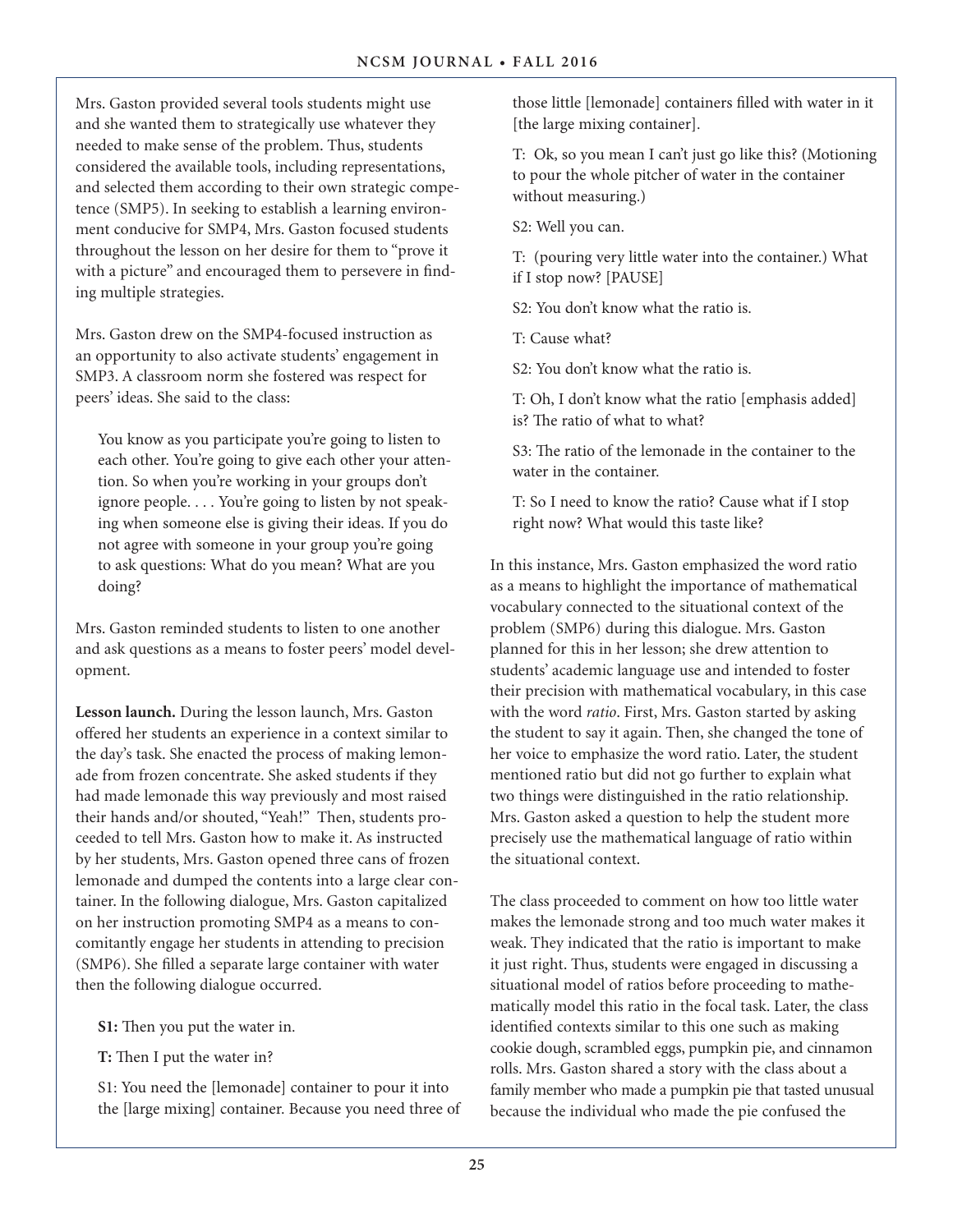ratios for sugar and salt hence the pie was salty rather than sweet. Then, students expressed other similar scenarios where a recipe was not followed correctly and the importance of understanding how different ratios apply to different contexts; hence, they perceived the importance of transferring ideas from this situational model to other contexts.

The lesson included numerous opportunities to engage students in SMP4 as well as an opportunity for students' engagement in SMP1. When Mrs. Gaston focused on SMP4 as she did in this lesson, she intentionally planned a lesson drawing on a relatable context that in turn allowed for more entry points into the task. This intentional focus on SMP4 brought about students' engagement in SMP1. During the lesson launch, the students reflected on their past experiences with analogous contexts and connected the launch to their own lives. This launch provided a foundation from which students could make sense of the focal task and persevere in constructing and sharing viable mathematical models to explain their thinking.

**Focal task.** The focal task stemmed from adapting a Connected Mathematics Project 2 task (Figure 1; Lappan, Fey, Fitzgerald, Friel, & Phillips, 2006).

Mrs. Gaston's lesson plan indicated that she had a two-fold instructional goal for students: to answer the problem and to develop a mathematical model for judging the strength of other mixtures in different contexts. Students were given approximately 40 minutes to reflect on the problem, discuss it with a partner, and construct a brief presentation about the models for solving the problem.

Mrs. Gaston reconvened the class for presentations, which included discussing various models that demonstrated which solution had the strongest concentration of lemon flavoring. Fostering students' engagement in SMP4 during this instructional moment supported students' mathematics learning through SMP2-related behaviors. That is, behaviors indicative of SMP2 included a focus on decontextualizing and contextualizing from a mathematical problem. One group shared a bar model approach to determine the

#### FIGURE 1.

*This was the focal task for Mrs. Gaston's instruction intending to promote modeling with mathematics.* 

Julia and Mariah attend summer camp. Everyone at the camp helps with the cooking and cleanup at meal times. One morning, Julia and Mariah make lemonade for all the campers. They plan to make the juice by mixing water and frozen lemon juice concentrate. To find that mix that tastes best, they decide to test some mixes.

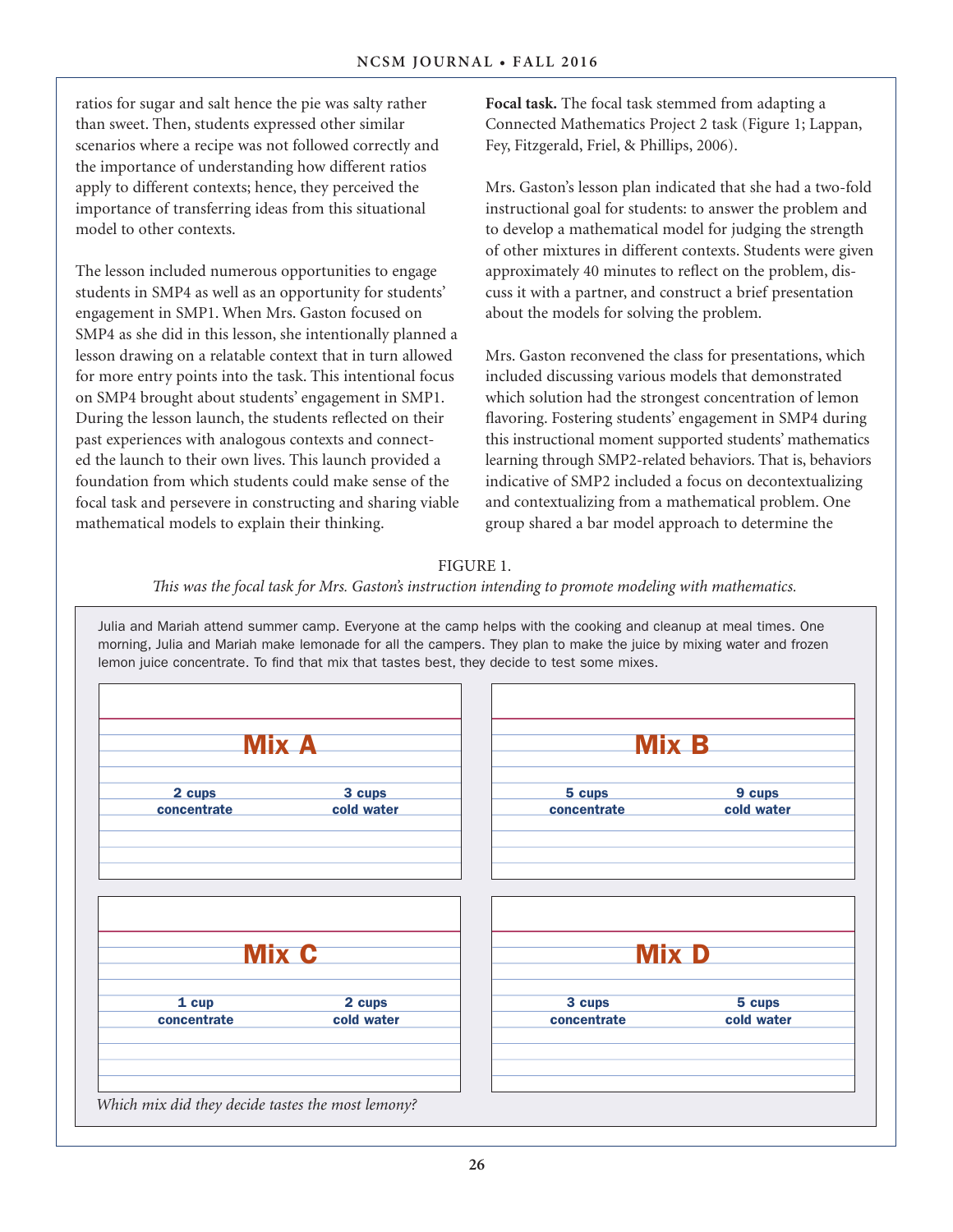percentage of lemon concentration that was found in the total amount of the solution (see Figure 2). Another group used a similar model (see Figure 3), and found percentages to compare how much lemon flavoring there was to how much water using circles. However, they modeled different ratios from the first group. A third model from another group involved comparing solutions using common denominators (see Figure 4).

### FIGURE 2.

*One group's approach for solving the focal task used a bar model representation. The horizontal line showed that mixture A was the "most lemony." The shaded region represented the concentrate and the unshaded region represented the water in the mixture. The percentages represented the ratio of concentrate:total mixture contents.* 



Throughout the whole-class discussion and presentations, students asked peers to explain what they meant, as seen in one interaction during the discussion of the first model (see Figure 2). We share an excerpt from the discussion, which in this case is between a peer (S4) who asked questions to one of the presenters (S5).

S4: What were the percents? And like what were the percents showing?

S5: Um, which one is greater. Because forty would be greater than thirty-seven point five, thirty-three point three three three and thirty-five percent so it's greater than all of them.

### FIGURE 3.

*A second group's approach used circular models to solve the focal task. The shaded region represented the amount of concentrate in the mixture. The unshaded region represented the amount of water in the mixture. The percentages represented the ratio of concentrate:water.* 



### FIGURE 4.

*A third group's model used common denominators for solving the focal task. Mixture C was eliminated because students immediately recognized all other fractions were bigger than ½. Fractions with common denominators represented the ratio of concentrate:water.* 



S4: Wouldn't you have to, um, measure something about the amount of water because the water could be like higher in all the others and could even out?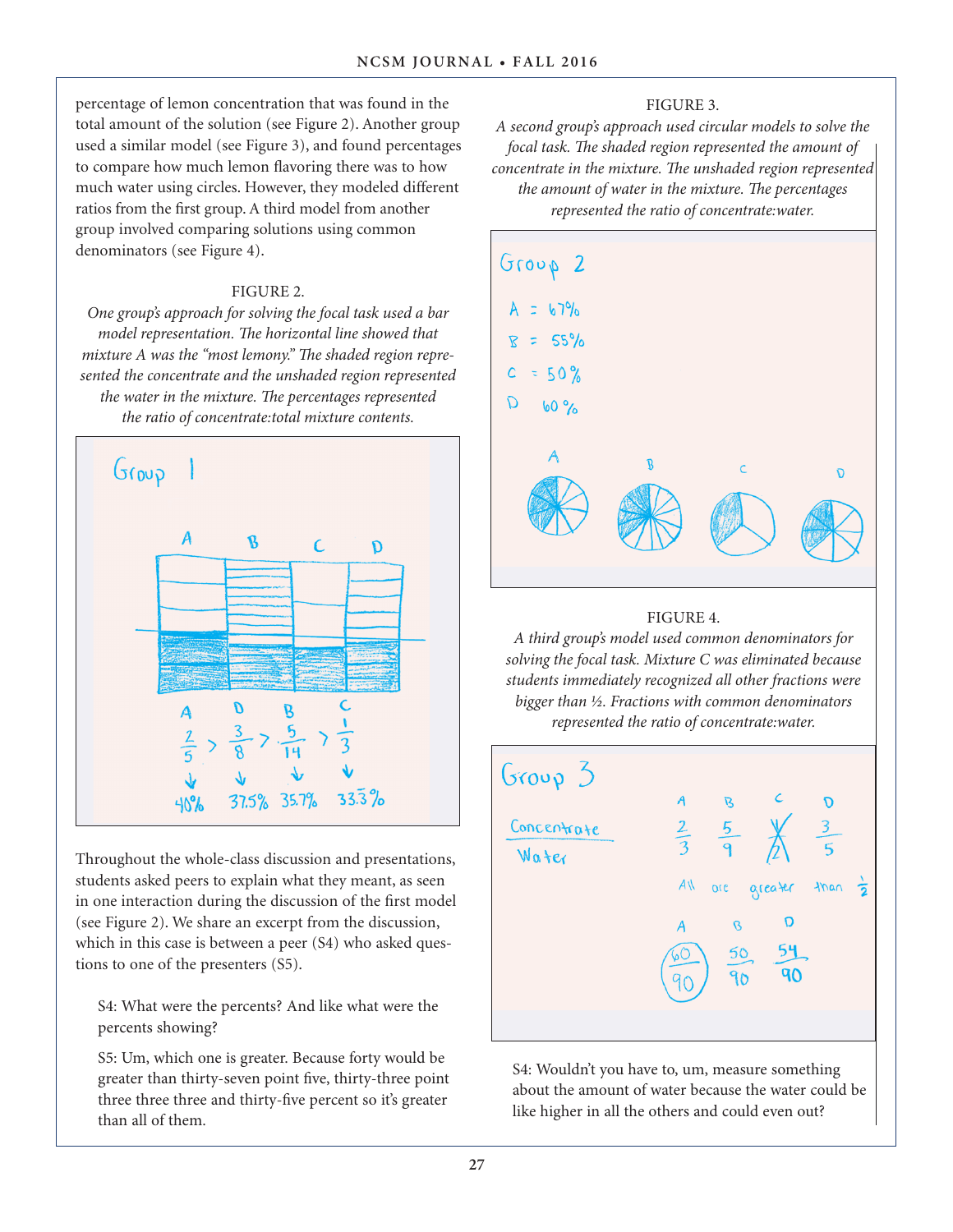S5: Well out of one hundred percent, forty percent is greater, like one glass is a hundred percent, so this would be greater than thirty-five percent because forty percent is greater out of a hundred percent. So percent wise, it's higher.

Students sought to make sense of one another's models and justify the mixture that had the strongest lemon flavor. This prompted opportunities to discuss and use representations to make sense of quantities and their relationships as well as opportunities to decontextualize and contextualize (SMP2). The above dialogue also provides an example of a student (S4) questioning another student (S5) for the purpose of drawing out a more precise meaning of the language being used. Mrs. Gaston and her students often asked one another to tighten their language within justification statements and to precisely communicate the connection between the referents in pictures, quantities, and symbolic expressions such as the percent sign and inequalities (SMP6). For example, during Group 1's presentation of their model (see Figure 2) the following dialogue occurred.

T: Ok, I have, I have a question, Why did you, I'm looking at your picture.

S6: Yeah.

T: And then so, A) Why did you divide all of your pictures, in like differently, like A spaces are larger than B spaces in between those little lines?

S6: Because these are each, I probably should have um, made them, all have a common denominator but, they each are, they're each different fractions.

T: Ok. So then you, ok, then I like the way you lined it up like that. So, you could have had a common denominator then?

S6: Yeah, but they probably should all go together so.

In this case, Mrs. Gaston asked the presenting student (S6) to explain the dividing lines in the group's representation (see Figure 2). The question prompted the student to consider something new (common denominators) that could have made the relationship among the ratios and representation more clear. Through these kinds of classroom

| <b>SMP 4 Teacher Indicators</b>                                                                                                                                                                                                                                                                                                                                                                                                                                                                                                                                 | <b>Mrs. Gaston's Teaching Behaviors</b>                                                                                                                                                                                                             |                                      |  |  |
|-----------------------------------------------------------------------------------------------------------------------------------------------------------------------------------------------------------------------------------------------------------------------------------------------------------------------------------------------------------------------------------------------------------------------------------------------------------------------------------------------------------------------------------------------------------------|-----------------------------------------------------------------------------------------------------------------------------------------------------------------------------------------------------------------------------------------------------|--------------------------------------|--|--|
| A. Use mathematical models<br>appropriate for the focus of<br>the lesson                                                                                                                                                                                                                                                                                                                                                                                                                                                                                        | In launching the lesson, the teacher used a sensible real-<br>world context that was familiar to the students and directly<br>connected to the day's mathematical task, which could be<br>approached through multiple strategies.                   | <b>SMP 1A &amp; SMP 1B</b>           |  |  |
| <b>B.</b> Encourage student use<br>of developmentally and con-<br>tent-appropriate mathemat-<br>ical models (e.g., variables,                                                                                                                                                                                                                                                                                                                                                                                                                                   | To promote model development, the teacher nurtured norms<br>promoting the use of manipulatives. During individual and<br>whole class discussion, the teacher encouraged precise<br>mathematical language as students articulated why their          |                                      |  |  |
| equations, coordinate grids)                                                                                                                                                                                                                                                                                                                                                                                                                                                                                                                                    | SMP 6A & SMP 6C                                                                                                                                                                                                                                     |                                      |  |  |
| C. Remind students that a<br>mathematical model used<br>to represent a problem's<br>solution is 'a work in prog-                                                                                                                                                                                                                                                                                                                                                                                                                                                | To promote model development, the teacher nurtured the<br>norm of respecting others' ideas by considering and listening<br>to one another. She reminded students to ask questions as<br>a means to foster peers' model development. During individ- | SMP 3A & SMP 3C                      |  |  |
| ress,' and may be revised as<br>needed                                                                                                                                                                                                                                                                                                                                                                                                                                                                                                                          | ual and whole class discussion, the teacher encouraged pre-<br>cise mathematical language in student articulation of ideas.                                                                                                                         | SMP 6A & SMP 6C                      |  |  |
| D. Employ problems arising<br>The teacher launched the lesson with a context connected<br>from everyday life, the local<br>to students' everyday lives. The planned task for students<br>community, society, and work-<br>to consider involved everyday life situations in which the<br>place such that the solution<br>students must develop a mathematical model as part of the<br>is a model to reuse.<br>solution. The teacher leveraged these everyday life contexts<br>and a solution model to promote students contextualizing and<br>decontextualizing. |                                                                                                                                                                                                                                                     | SMP 2A, SMP 2C1, &<br><b>SMP 2C2</b> |  |  |

*Table 4: Mrs. Gaston's Case: Connecting SMP4 Focused Instruction to other SMPs*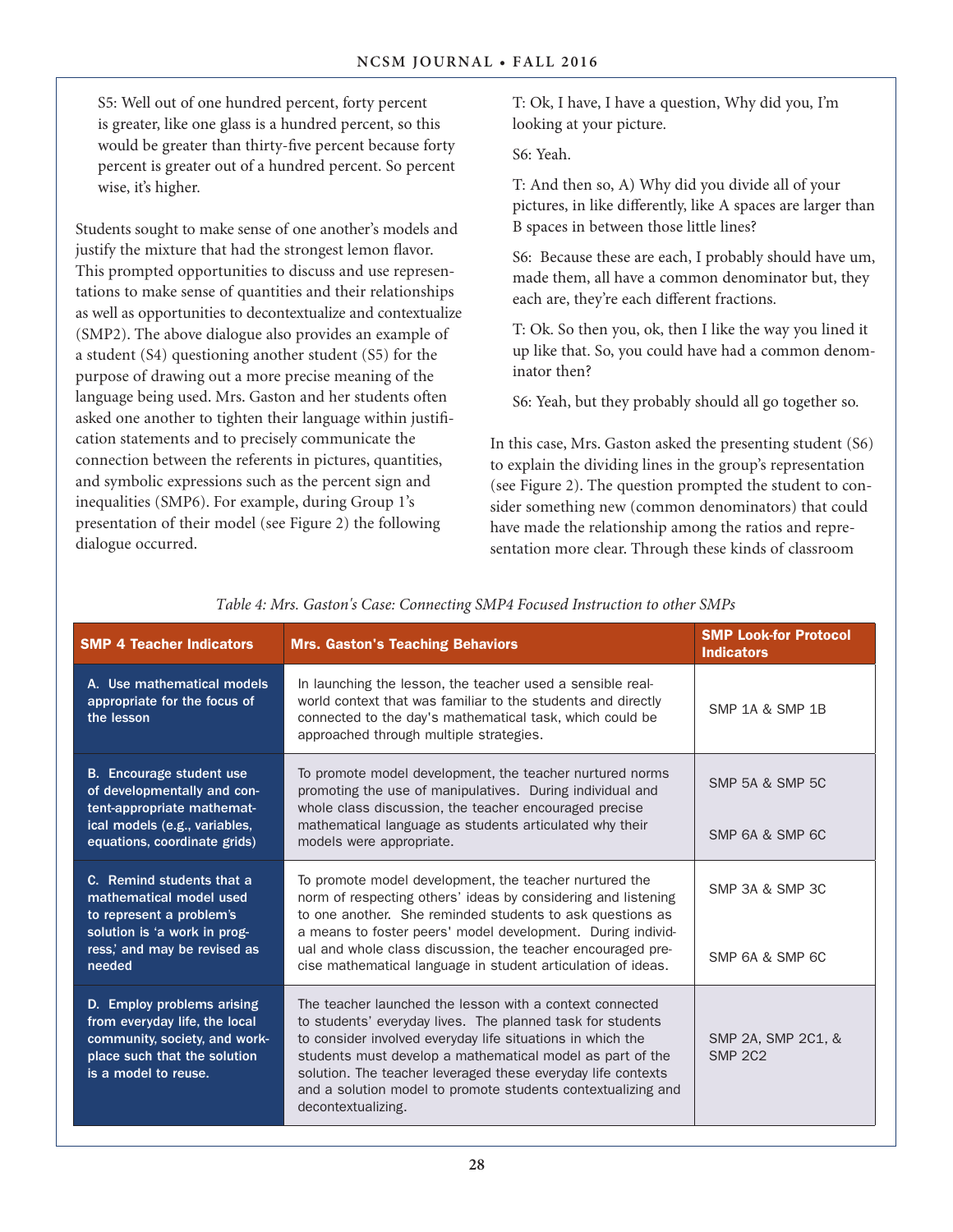interactions, Mrs. Gaston and the students made moves to improve their understanding of one another's mathematical ideas and the precision of the use of mathematical language, representation, and referents (SMP6).

Mrs. Gaston aimed to promote SMP4-focused instruction, which also happened to offer opportunities for her students' to engage in SMPs 1, 2, 3, 4, 5, and 6. The case of Mrs. Gaston shows what is possible when a teacher works to promote SMP4 and gives a qualitative picture of how the correlations from the quantitative Look-for Protocol occurred in the teachers' classroom practice. Table 4 consolidates the case of Mrs. Gaston to show the connections between the codes for SMP4 and the other SMPs found during her instruction.

# *Implications for Mathematics Teaching*

When considering this instance and several others as a teacher's first foray into instruction promoting SMP4, there are quite a few wonderful developments within the instructional scenario. One example is students developing and defending their models and justifications. A second example is the observable evidence of student engagement in multiple SMPs during the lesson. We are encouraged by these results, both the quantitative and the qualitative. As evidenced by the correlations in this study, teachers who focused their instruction on fostering SMP4 also demonstrated that their instruction facilitated opportunities for students to engage in multiple SMPs.

Although some have argued that SMP1 and SMP6 connect with the other SMPs (Fennell et al., 2013, Koestler et al., 2013), there is no guarantee that promoting SMP1 or SMP6 will always foster SMP4 much less other SMPs. However, we can conclude from our analysis that instruction by teachers in this sample who intended to promote SMP4 had a reasonable chance of also encouraging SMP1, and a slightly lesser chance for encouraging SMP6. Relatedly, K-10 teachers' instruction promoting SMP4 connected with reasoning abstractly and quantitatively (SMP2), constructing viable arguments and critiquing others' reasoning (SMP3), and looking for and expressing regularity in repeated reasoning (SMP8). Though the correlation between SMP4 and SMP5 was not statistically significant across our sample, Mrs. Gaston's instruction showed that SMP5 was not wholly absent from SMP4focused instruction. We conclude that when teachers in our sample focused on promoting SMP4, it provided natural opportunities to foster engagement in other SMPs during mathematics instruction. These SMP connections may allow students to make sense of mathematics at a deeper level by building conceptual understanding and effectively linking mathematics learned in school with real-life experiences (Bostic, 2012/2013, 2015; Matney et al., 2013; Thomas & Bostic, 2015). In sum, our conclusion is that instruction promoting SMP4 has the propensity to support engagement in other mathematical behaviors and habits described in the SMPs. SMP4-focused instruction offers opportunities for students to engage in mathematics within tasks drawn from relevant contexts and connect ideas among various situational contexts.

## *Implications for Mathematics Teacher Educators and PD Providers*

The ideas in this manuscript stemmed from working intensely alongside teachers to help them grow in their understanding of mathematical behaviors and habits described in the SMPs, which assisted their ability to design and enact instruction promoting the behaviors and habits. Many mathematics teacher educators are enacting PD for mathematics teachers around the SMPs with an aim to understand them and make them a part of regular instruction. An implication of our research is that fostering mathematics teacher's understanding of SMP4 and concomitantly their abilities to design SMP4-focused instruction may be fruitful for promoting other SMPs. It may be a good idea for mathematics teacher educators and PD providers to initiate mathematics teachers' thinking about the SMPs by starting with developing a deep understanding of SMP4 then following up with the other SMPs.

This manuscript also provides mathematics teacher educators and PD providers with a real-life scenario of how one teacher promoted SMP4 as well as several other SMPs. Mrs. Gaston's lesson might ignite and foster discussions about how SMP4-focused instruction leveraged other SMPs to also appear during the same lesson. Discussions, along with unpacking the correlational results, may spur thinking about possible connections between SMP4 focused instruction and other SMPs. As a reminder, these teachers' promotion of other SMPs is correlated with, not predicted or caused by, SMP4.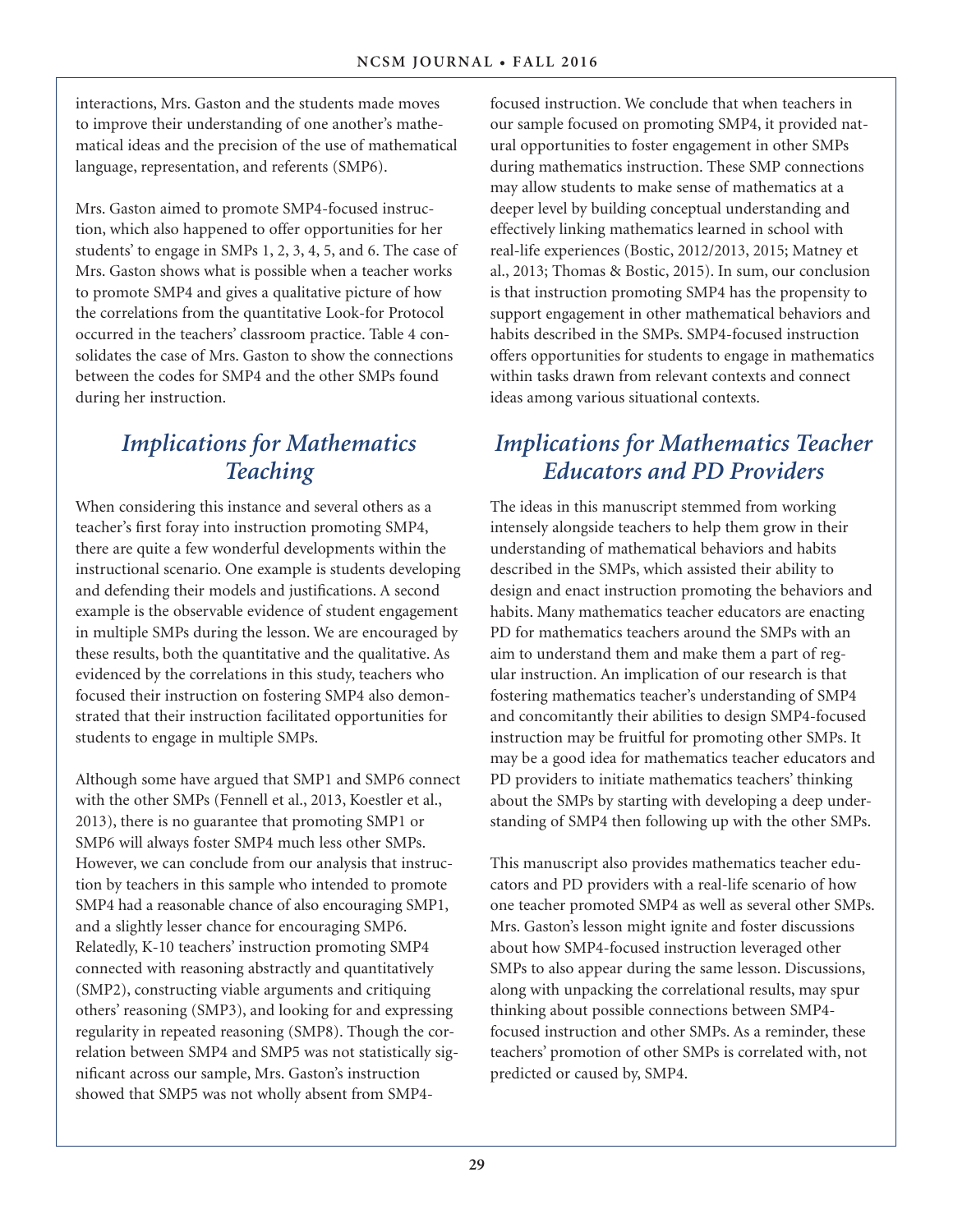## *Further Questions: SMP4 and Predictive Validity*

We aimed to illustrate correlations between SMP4-focused instruction and other SMPs in this mixed-methods study. The focus of this study was exploring correlational relationships; however, we cannot provide evidence about causal or predictive relationships. Correlations suggest the likelihood of two outcomes occurring and are often conducted before causal or predictive studies (Shavelson, 1996). Causal and predictive studies use ANOVA or regression as a means to explore whether one outcome is caused or predicted by the occurrence of another outcome (Shavelson, 1996). An experimental design could illuminate such potential causal relationships between SMP4 and other SMPs. One such design might include 30 teachers enacting the same lesson, which includes a strong

SMP4 focus, to their students in their typical learning environments. The independent variable in this case might be presence of teachers' promotion of SMP4-like behaviors and dependent variable might be presence of teachers' promotion of other SMP-like behaviors. Analyses of teachers' promotion of SMP-like behaviors, using a logistic regression might illuminate any causal relationships. At this time, we cannot make any predictive statements suggesting that promoting SMP4 causes other SMPs to be promoted. We hope future research might take up this call for a causal or predictive study employing a methodology like this one described here or otherwise. Results from the present study allow us to conclude that teachers' promotion of SMP4-related behaviors is related (i.e., occurring within the lesson) to teachers' promotion of several other SMP-related behaviors.  $\bullet$ 

# *References*

- Bostic, J. D. (2012/2013). Model-eliciting activities for teaching mathematics. *Mathematics Teaching in the Middle School, 18*, 262 – 266.
- Bostic, J. D. (2015). A blizzard of a value. *Mathematics Teaching in the Middle School, 20*, 350 357.
- Bostic, J. D., Matney, G. T., & Sondergeld, T. A. (2016). *A validation study of the revised SMPs look-for protocol.* Manuscript submitted for publication.
- Bleiler, S. K., Baxter, W. A., Stephens, D. C., & Barlow, A. T. (2015). Constructing meaning: Standards for Mathematical Practice. *Teaching Children Mathematics, 21*, 336-344.

Cohen, J. (1988). *Statistical power analysis for the behavioral sciences* (2nd ed.). Hillsdale, NJ: Erlbaum.

- Common Core State Standards Initiative. (2010). *Common core state standards for mathematics.* Washington, DC: National Governors Association Center for Best Practices and Council of Chief State School Officers. http://www.corestandards.org.
- Fennell, F., Kobett, E., & Wray, J. (2013, February). *Using look fors to consider the Common Core Content Standards.*  Presentation at the annual meeting of the Association of Mathematics Teacher Educators: Orlando, FL.
- Floro, B. & Bostic, J. (in press). A case study of middle school teachers' noticing during modeling with mathematics tasks. In E. Schack, M. Fisher, & J. Wilhelm (Eds.), *Building Perspectives of Teacher Noticing.* Cham: Switzerland: Springer.

Glaser, B. & Strauss, A. (1967/2012). *The discovery of grounded theory.* New Brunswick, NJ: Aldine Transaction.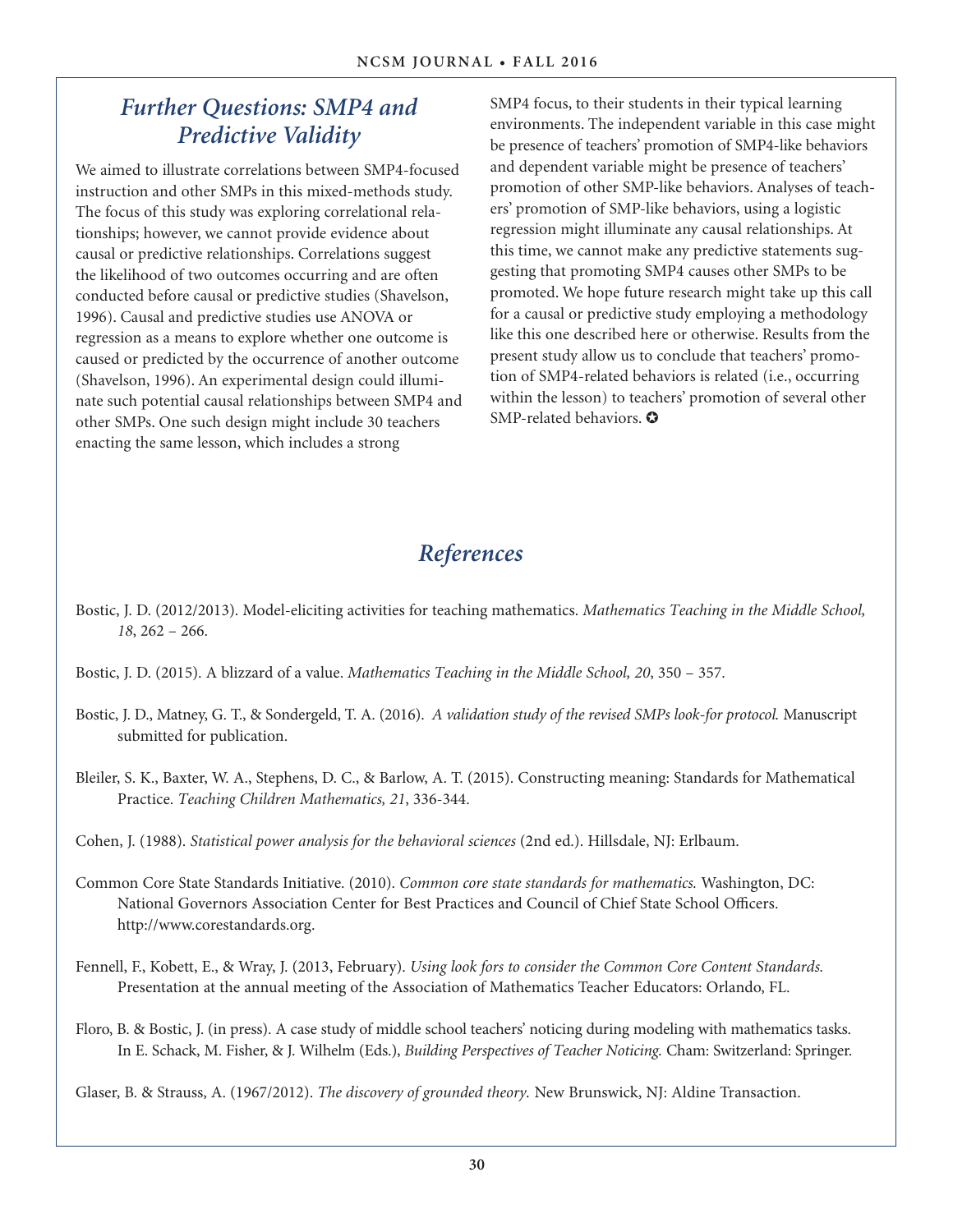Hatch, A. (2002). *Doing qualitative research in education settings.* Albany, NY: State University of New York Press.

- James, L., Demaree, R., & Wolf, G. (1993). r<sub>wg</sub>: An assessment of within-group interrater agreement. *Journal of Applied Psychology, 78*, 306-309.
- Kanold, T. D., & Larson, M. R. (2012). *Common core mathematics in a PLC at work: Leader's guide.* Reston, VA: National Council of Teachers of Mathematics.
- Koestler, C., Felton, M. D., Bieda, K., & Otten, S. J. (2011). *Connecting the NCTM process standards and the CCSSM practices.* Reston, VA: National Council of Teachers of Mathematics.
- Lappan, G., Fey, J. T., Fitzgerald, W., Friel, S. N., & Phillips, E. D. (2006). *Connected mathematics project 2.* Boston, MA: Prentice Hall.
- Lesh, R. A., & Zawojewski, J. S. (2007). Problem solving and modeling. In F. K. Lester, Jr. (Ed.), *Second handbook of research on mathematics teaching and learning* (pp. 763-804). Charlotte, NC: Information Age Publishing.
- Matney, G., Jackson, J., & Bostic, J. (2013). Connecting instruction, minute contextual experiences, and a realistic assessment of proportional reasoning. *Investigations in Mathematics Learning, 6*, 41-68.

National Council of Teachers of Mathematics. (2000). *Principles and standards for school mathematics.* Reston, VA: Author.

Shavelson, R. J. (1996). *Statistical reasoning for the behavioral sciences* (3rd ed.). Boston, MA: Allyn & Bacon.

Thomas, A. F., & Bostic, J. D. (2015). Improving argumentative writing through mathematics and collaboration. *Voices from the Middle, 22*(3), 38-49.

Usiskin, Z. (2015). Mathematical modeling and pure mathematics. *Mathematics Teaching in the Middle School, 20*, 476-480.

Zawojewski, J. S. (2010). Problem solving versus modeling. In R. Lesh, P. Galbraith, C. Haines, & A. Hurford (Eds.), *Modeling students' mathematical modeling competencies* (pp. 237-243). New York, NY: Springer.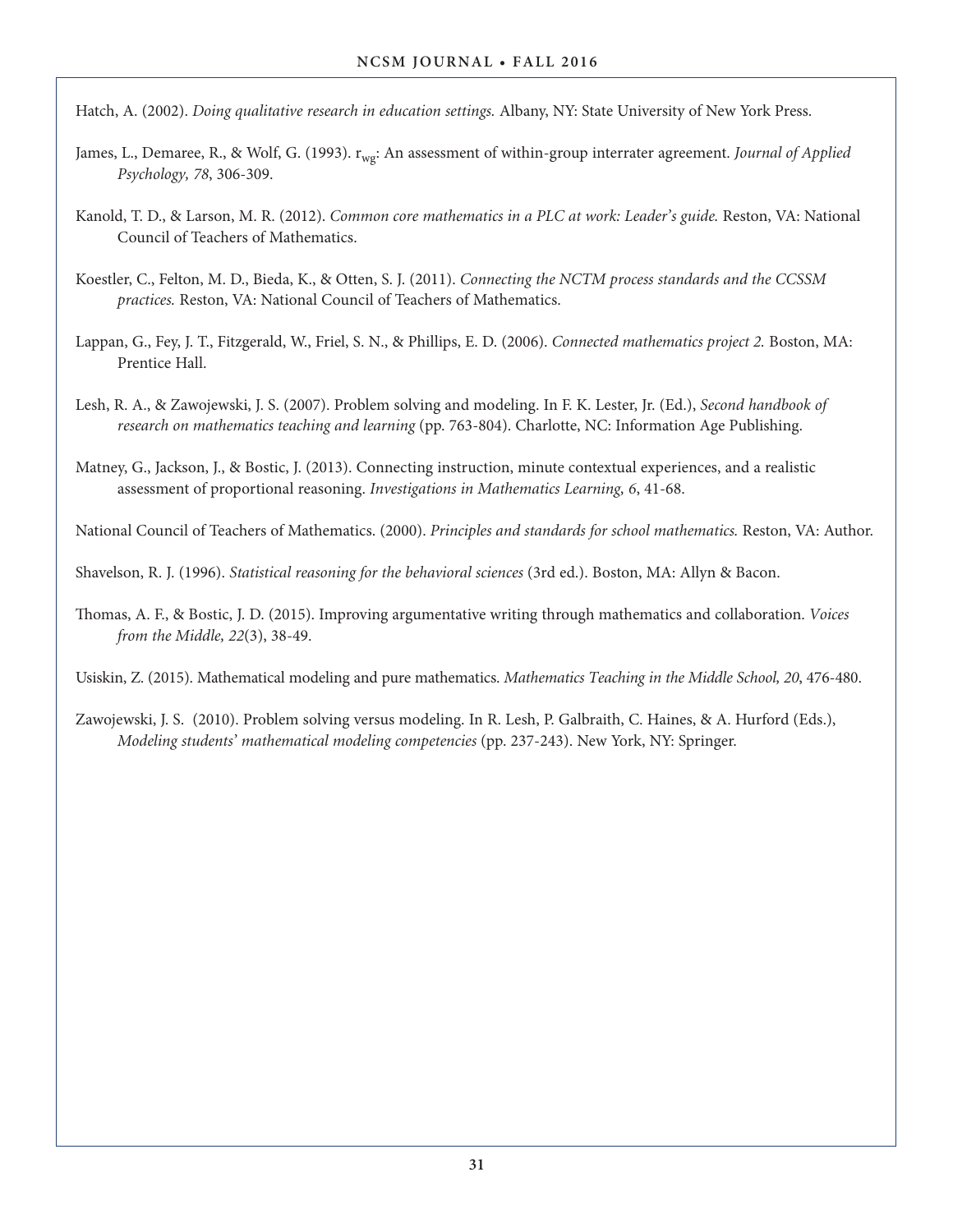## APPENDIX A.

## *Revised SMPs Look-for Protocol*

Place a mark in the box next to the appropriate indicator when observed.

|  | <b>Mathematical Practices</b>                   | <b>Teachers</b>                                                                                                                                                                                   |  |  |  |  |
|--|-------------------------------------------------|---------------------------------------------------------------------------------------------------------------------------------------------------------------------------------------------------|--|--|--|--|
|  | 1. Make sense of prob-<br>lems and persevere in | $\perp$ A. Involve students in rich problem-based tasks that encourage them to persevere in order<br>to reach a solution.                                                                         |  |  |  |  |
|  | solving them                                    | $\perp$ B. Provide opportunities for students to solve problems that have multiple solutions and/or<br>strategies.                                                                                |  |  |  |  |
|  |                                                 | C. Encourage students to represent their thinking while problem solving.                                                                                                                          |  |  |  |  |
|  |                                                 | NOTE: Task must be a grade-level/developmentally appropriate problem. That is, a solution is not<br>readily apparent, the solution pathway is not obvious, and more than one pathway is possible. |  |  |  |  |
|  |                                                 | Comments:                                                                                                                                                                                         |  |  |  |  |
|  | 2. Reason abstractly<br>and quantitatively      | $\Box$ A. Facilitate opportunities for students to discuss representations or use representations<br>to make sense of quantities and their relationships.                                         |  |  |  |  |
|  |                                                 | $\perp$ B. Encourage the flexible use of properties of operations, tools, and solution<br>strategies when solving problems.                                                                       |  |  |  |  |
|  |                                                 | Sect. Provide opportunities for students to decontextualize (abstract a situation) the mathe-<br>matics within a mathematics task.                                                                |  |  |  |  |
|  |                                                 | $\Box$ C2. Provide opportunities for students to contextualize (identify referents for<br>symbols involved) the mathematics within a mathematics task.                                            |  |  |  |  |
|  |                                                 | NOTE: Must have C1 and C2 to receive credit for indicator.                                                                                                                                        |  |  |  |  |
|  |                                                 | Comments:                                                                                                                                                                                         |  |  |  |  |
|  | 3. Construct viable<br>arguments and critique   | $\perp$ A. Provide and orchestrate opportunities for students to listen to the solution strategies of<br>others, discuss alternative strategies or solution(s), and defend their ideas.           |  |  |  |  |
|  | the reasoning of others                         | B. Ask higher-order questions which encourage students to defend their ideas, consider<br>student(s) response(s) before making code.                                                              |  |  |  |  |
|  |                                                 | $\perp$ C. Provide prompts/tasks that encourage students to think critically about the mathematics<br>they are learning, must be related to argumentation or proving events.                      |  |  |  |  |
|  |                                                 | D. Engage students in proving events that encourage students to develop and refine<br>mathematical arguments (including conjectures) or proofs.                                                   |  |  |  |  |
|  |                                                 | Comments:                                                                                                                                                                                         |  |  |  |  |
|  | 4. Model with                                   | $\Box$ A. Use mathematical models appropriate for the focus of the lesson.                                                                                                                        |  |  |  |  |
|  | mathematics                                     | $\Box$ B. Encourage student use of developmentally and content-appropriate mathematical<br>models (e.g., variables, equations, coordinate grids).                                                 |  |  |  |  |
|  |                                                 | C. Remind students that a mathematical model used to represent a problem's solution is<br>'a work in progress,' and may be revised as needed.                                                     |  |  |  |  |
|  |                                                 | D. Employ problems arising from everyday life, the local community, society, and workplace<br>such that the solution is a model to reuse.                                                         |  |  |  |  |
|  |                                                 | NOTE: Must have D to be considered a task embedded within instruction promoting modeling<br>with mathematics.                                                                                     |  |  |  |  |
|  |                                                 | Comments:                                                                                                                                                                                         |  |  |  |  |